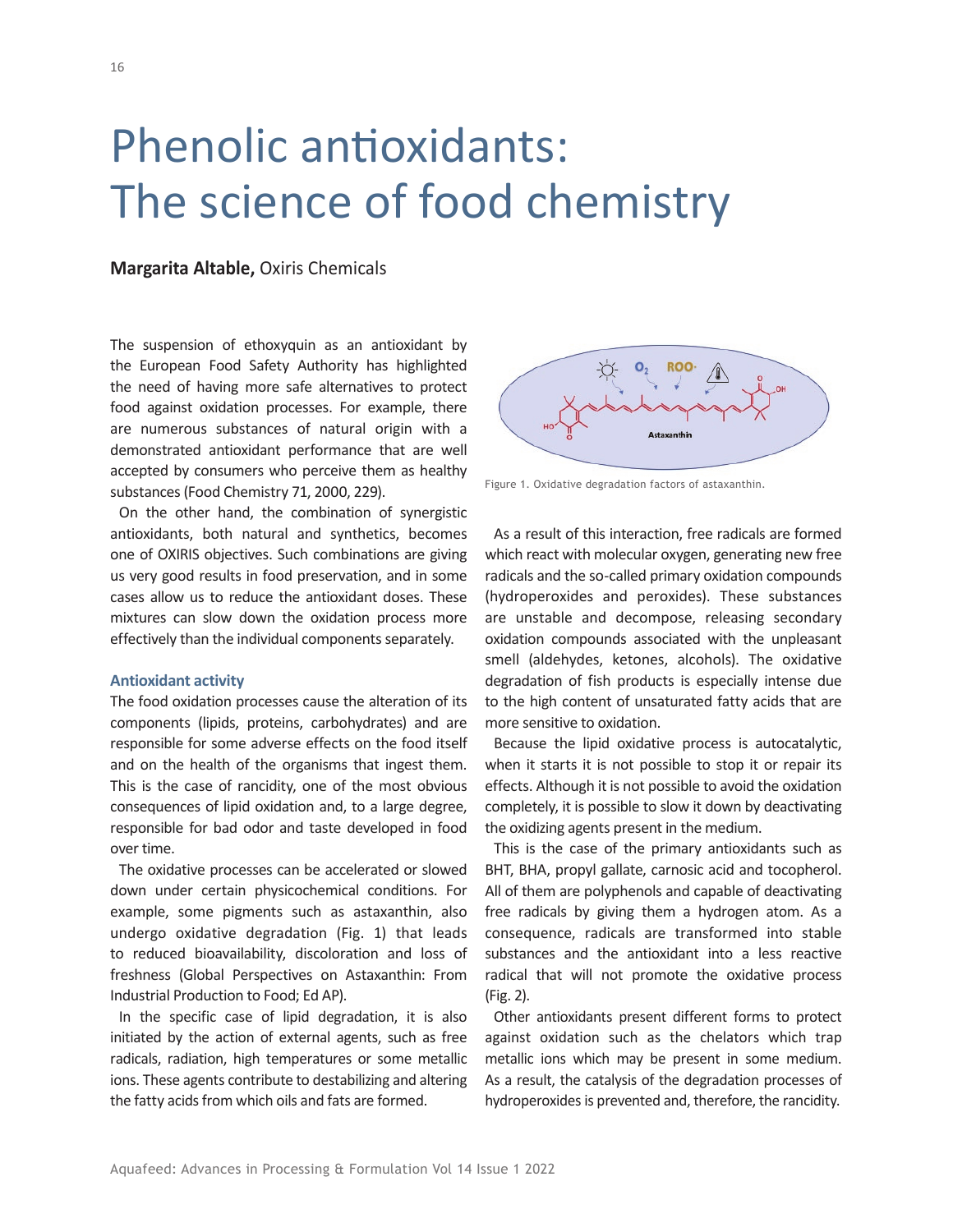

Figure 2. Representation of the inactivating process of a free radical with BHT.

## **Natural extracts**

The botanical extracts are substances obtained from plants (roots, leaves, stems) that contain secondary metabolites with beneficial bioactive properties for organisms. Some of them can be included in the diet as a nutritional additive and/or act on the food as a technological additive.

The tocopherol extract is one of the antioxidants used by Oxiris in the NATUROL product line as it is one of the most important components in nutrition, both for its preservative capacity and its action as Vitamin E in organisms. There are four types of tocopherols in botanical resources, the so-called alpha, beta, delta, and gamma. The delta and gamma isomers (Fig. 3) have the highest antioxidant performance, and for this reason, it is advantageous to use extracts enriched in these components (Food Antioxidants CRC).

The rosemary extract is another natural product, and is present in NATUROL 25RE, which is of great interest to nutritionists due to its antioxidant properties. It contains active ingredients such as carnosic acid, carnosol and rosmanol among others (Cuvelier, Berset & Richard,

1996). The main ingredient in this extract is carnosic acid, a well-known primary antioxidant that inactivates free radicals present in the medium, and due to its high cost, it is normally used in combination with other antioxidants such as tocopherol.

Finally, it is worth highlighting gallic acid, a polyphenol from the family of hydrolyzable tannins, which is found in many foods and has a remarkable antioxidant capacity. Gallic acid is also the precursor of other important preservatives such as propyl gallate used in IONOL Pet Food.

The botanical extracts are excellent allies, for the food sector challenges. To get the most out of these substances it is important to know their origin, composition, antioxidant performance and their stability in different conditions as well as their safety in organisms.

#### **Synergistic effect**

It is expected that when ingredient mixtures are added to food, the effects of the ingredients are the sum of the parts. However, sometimes non-additive effects can be observed, such as a synergistic effect, by which the activity of at least one of the ingredients is enhanced, or an antagonistic effect, which results in a worse performance of at least one of the components. These effects have a direct impact on the efficiency of antioxidants.

For instance, the extracts E1 and E4 (Fig. 4) present the same content of carnosic acid, but the performance measured by Rancimat is completely different, possibly due to the effect of other components.

In the specific case of antioxidants, the synergy that is detected in certain combinations, such as BHT-BHA, tocopherol-ascorbic acid, tocopherol-rosemary extract or BHT-citric acid, is a particularity of great interest in the preparation of formulas.



Figure 3. Molecular structure of natural primary phenolic antioxidants: tocopherol, carnosic acid gallic acid.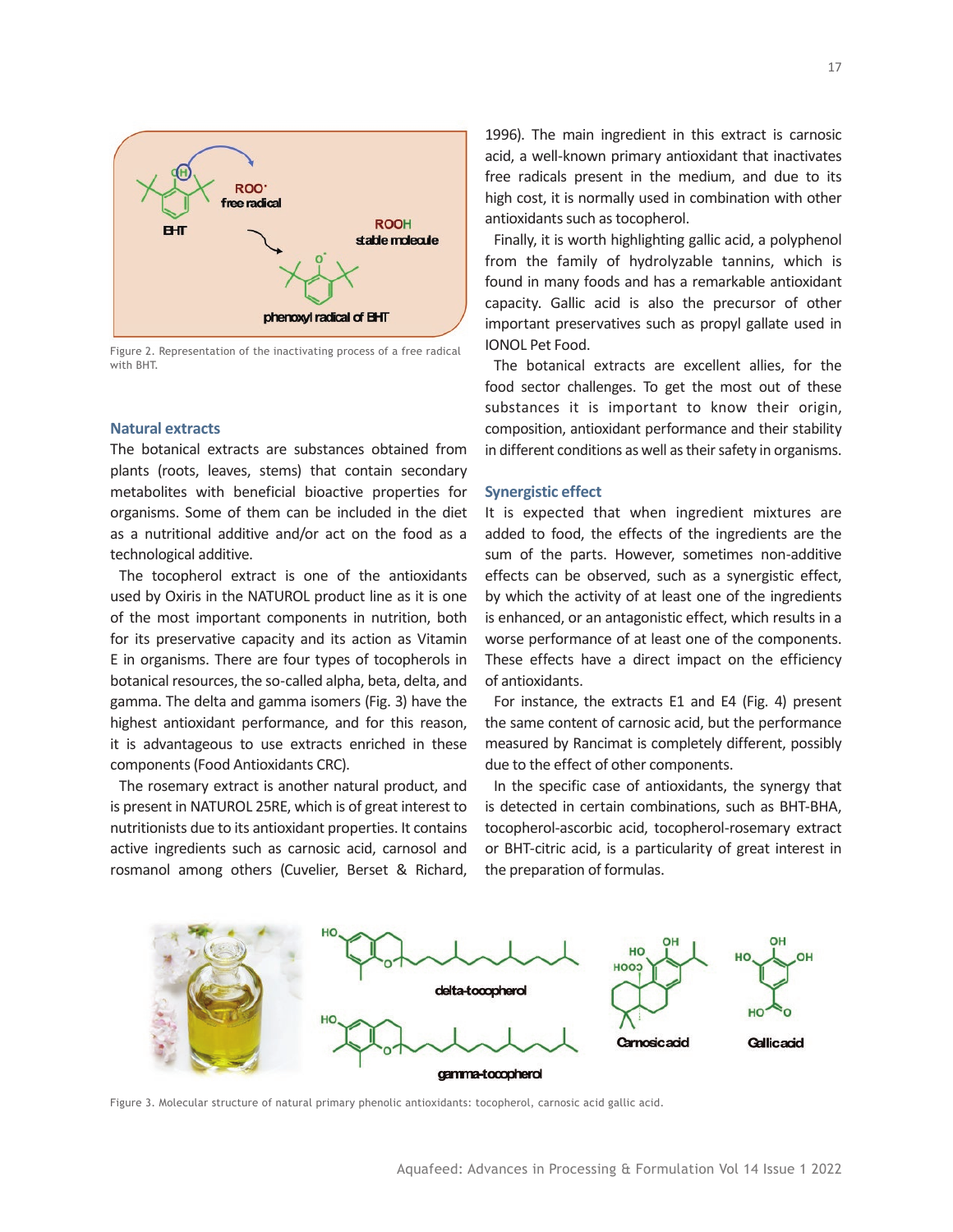

Figure 4. Comparative study of the antioxidant activity (Rancimat) of different rosemary extracts.

The mechanism by which this synergistic effect occurs is different in each mix and is not always easy to determine and quantify. One of the most common is the regeneration of the primary antioxidant by the synergist and the consequent extension of its life span.

For example, carnosic acid, one of the active components of rosemary extract, regenerates the tocopherol used during the process by giving it a hydrogen atom (Fig. 5), allowing tocopherol to be available to inactivate more radicals (Advances in Food and Nutrition Research, 42, Ed AP).

A similar regeneration process appears to occur between BHT and BHA, the main ingredients of the IONOL 175 product line. In this case, the BHT, on supplying a hydrogen atom to the phenoxy radical of BHA, allows the life span of the BHA to be extended.

When BHT/BHA mixtures of different proportions are evaluated, the synergistic effect can be detected because the performance of these mixtures is greater than the sum of the parts of each component. For example, the BHT (11%)/BHA (11%) mixture presents a higher performance as an antioxidant than the sum of their contributions obtained separately (Fig. 6). These experimental results, along with the costs and the client's needs, should be considered to define the composition of the best mixture.

The incorporation of other synergists, such as citric acid, a well-known chelating agent, improves the



Figure 5. Representation of the regeneration process of tocopherol with carnosic acid.